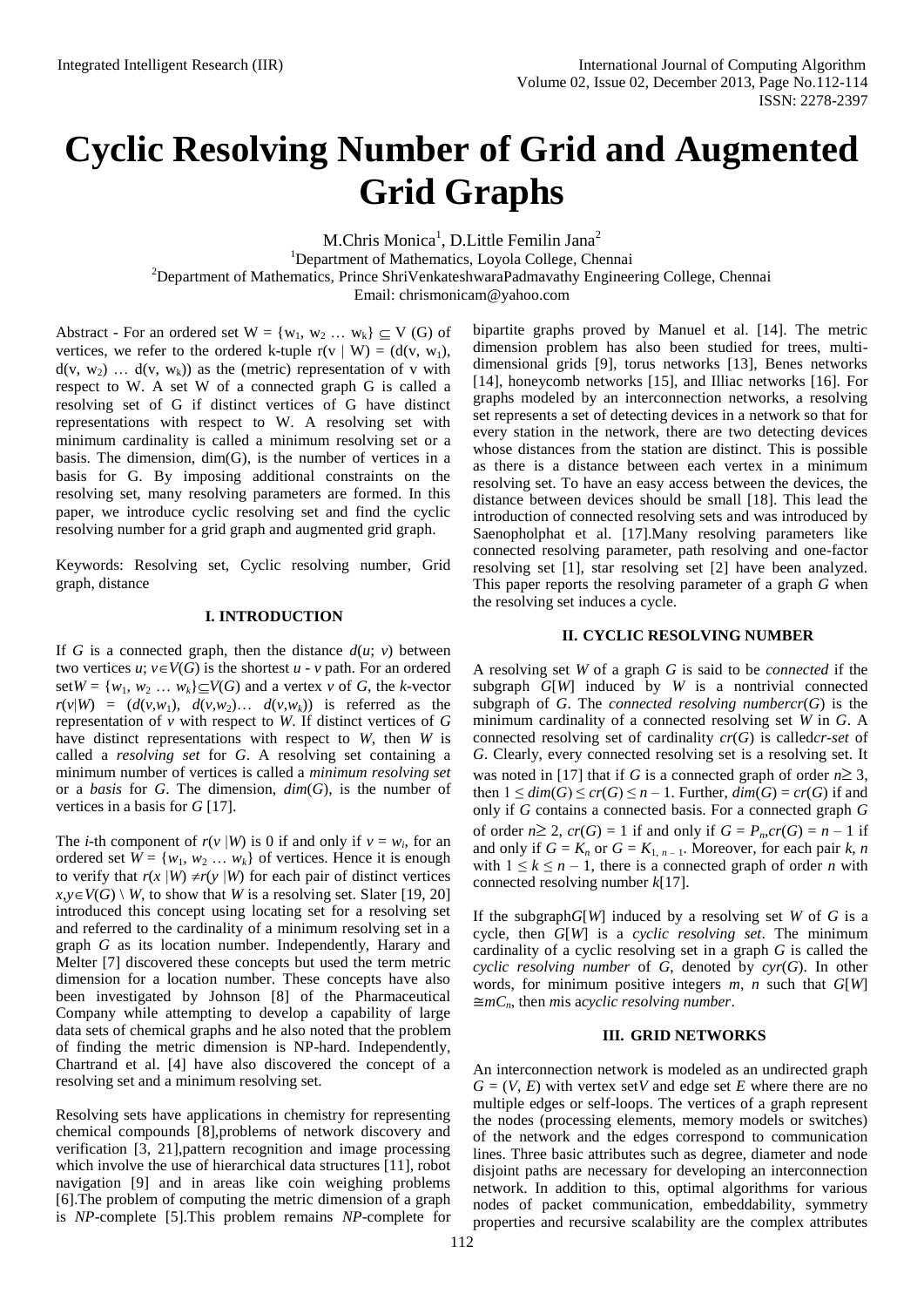to be considered. A few examples of interconnection networks are tree, grid (especially the 2-dimensional grid  $M_{n\times n}$ ), hypercube, *k*-ary*n*-cube, OTIS-Network and WK recursive grid. The advantage of grid network is that it adapts dynamically to the changes in the structure of the network [10].

A *two-dimensional grid graph* [12], denoted by *G*(*m*,*n*), is the graph Cartesian product  $P_m \times P_n$  of path graphs on  $m$  and  $n$  vertices. Thevertex set and edge set of an  $m \times n$  Grid Graph  $G(m, n)$  are:  $V = \{(i, j): 0 \le i \le m, 0 \le j \le n\}$ and  $E = \{(i, j), (i', j') : |i - i'| + |j - j'| = 1\}$ . Hence the number of vertices and edges of a grid graph *G*(*m*, *n*) are *mn* and 2*mn* – *m* – *n*.The grid graphs are *bipartite* graphs and Hamiltonian if either the number of rows or columns is even. In this paper, we denote the vertices of an  $m \times n$  Grid Graph  $G(m, n)$  as  $(i, j)$ where *i* denotes the row and *j* denotes the column.

#### **IV. CYCLIC RESOLVING NUMBER OF GRID NETWORKS**

Lemma4.1: Let *G* denote the *m*×*n* grid graph. Then  $\text{cyr}(G) > 1$ , where *m≥*3*; n≥* 4.

Proof:

Consider the vertices  $(i, j)$ ,  $(i + 1, j)$ ,  $(i + 1, j + 1)$ ,  $(i, j + 1)$ ,  $0 \leq$  $i \leq m-1$ ,  $0 \leq j \leq n-1$  which induces a 4-cycle. i. e.,  $C = \{(i, j)\}$ *j*), (*i* + 1, *j*), (*i* + 1, *j* + 1), (*i*, *j* + 1)}, 0 ≤ *i* ≤ *m* – 1, 0 ≤ *j* ≤ *n* – 1. To prove that *C* does not resolve *G*.

For  $0 \le i < m - 1$ ,  $0 \le j < n - 1$ ,  $r((i, j + 2) | C) = r((i + 2, j + 1) | C)$ *C*) or in other words, the vertices  $(i, j + 2)$  and  $(i + 2, j + 1)$ have the representation with respect to *C*. If  $i = m - 1$ ,  $0 \le j \le n - 1$ 1,  $r((m-1, j+2) | C) = r((m-3, j+1) | C)$ , for  $0 \le i < m-1, j$  $=n-1$ ,  $r((i, n-3) | C) = r((i + 2, n-2) | C)$  and for  $i = m-1$ , *j*  $= n - 1$ ,  $r((m - 1, n - 3) | C) = r((m - 3, n - 2) | C)$ . Hence  $cyr(G) > 1$ .

Theorem4.1: For an  $m \times n$  grid graph *G*. Then  $\mathit{cyc}(G)=2,m$ *≥*3and*n ≥* 4.

Proof: By Lemma4.  $1$ ,  $\text{cyr}(G) > 1$ . Let  $S = C_4^1 \cup C_4^2$  where  $C_4^1 =$  $\{(0, 0), (0, 1), (1, 1), (1, 0)\}$  and  $C_4^2 = \{(0, n-2), (0, n-1), (1,$  $n-1$ ,  $(1, n-2)$ .

We claim that *S* is a cyclic resolving set.

For any two vertices in the same row or column,  $d((0, 0), (i, j))$  $\neq d((0, 0), (i, j + 1)), 0 \leq i < m, 0 \leq j < n$  or  $d((0, 0), (i, j)) \neq d((0, j)$ 0),  $(i + 1, j)$ ,  $0 \le i < m, 0 \le j < n$ .

Consider any two vertices in different rows or columns. Then  $d(x, (i + 2, j + 2)) = d(x, (i + 1, j + 1))$  for  $x \in C_4^1$ ,  $0 \le i < m - 1, 0$ ≤ *j* <*n* − 1. Similarly,  $d(x, (m − 1, j + 2)) = d(x, (m − 3, j + 1))$ for  $i = m - 1$ ,  $0 \le j < n - 1$ ,  $d(x, (i, n - 3)) = d(x, (i + 2, n - 2))$ and  $i = m - 1$ ,  $j = n - 1$ ,  $d(x, (m - 1, n - 3)) = d(x, ((m - 3, n - 1))$ 2)). Pair of vertices with same representation with respect to  $C_4^1$ is resolved by  $(0, n - 1)$ . Hence *S* resolves all pairs of vertices in *G*.

By the structure of an  $m \times n$  grid graph *G*, there exists cycles of length  $2l + 2$ ,  $1 \le l \le m + n - 2$ . This implies that  $C_4$  is a cycle of minimum length. Since the set *S* which induces  $2C_4$  is cyclic resolving set, *cyr*(*G*)=2.

Figure 1 is a  $5 \times 7$  Grid Graph*G* and the cyclic resolving sets of *G* are $\{(0, 0), (0, 1), (1, 1), (1, 0)\}, \{(0, 5), (0, 6), (1, 6), (1, 5)\}.$ 



Figure 1:  $5 \times 7$  Grid Graph with its Cyclic Resolving Set

Corollary4.1:For an  $m \times n$  grid graph *G*,  $c \gamma r(G)=1$  if  $m = 2$  and  $n \geq 3$  or  $m \geq 3$  and  $n = 2$ .

Corollary 4. 2: For  $m \geq 3$  and  $n = 3$ , then  $\text{cyr}(G) = 2$ , where *G* is an *mn* grid graph.

#### **V. AUGMENTED GRIDGRAPHAM(M,N)**

An augmented grid *AM*(*m*,*n*)is a grid *G*(*m*,*n*)with additional edges are obtained by joining the vertices  $(i + 1, j)$  and  $(i, j+1)$ ,0  $\leq i \leq m-1, 0 \leq j \leq n-1.$ 

Lemma5. 1: Let *G* be  $AM(m, n)$  where  $m \geq 3$ ,  $n \geq 4$ . Then  $\text{cvr}(G)$ *>*1.

Proof:

To show that a cycle of length 3 does not resolve *G*. Let  $C = \{(i, j), (i, j + 1), (i + 1, j)\}, 0 \le i \le m - 1, 0 \le j \le n - 1.$ Clearly C induces a cycle of length 3.

For  $0 \le i < m - 1$ ,  $0 \le j < n - 1$ ,  $r((i + 2, j + 1) | C) = r((i + 1, j +$ 2) | *C*). Similarly, if  $i = m - 1$ ,  $0 \le j < n - 1$ ,  $r((m - 2, j + 2) | C)$  $= r((m-3, j+2) | C)$ , if  $0 \leq i < m-1$ ,  $j = n-1$ ,  $r((i+2, n-3) | C)$ *C*) =  $r((i + 1, n - 2) | C)$  and if  $i = m - 1, j = n - 1$   $r((m - 2, n - 1))$ 3)  $|C| = r((m-3, n-2) | C)$ . Thus  $\text{cvr}(G) > 1$ .

Theorem 5. 1: $\text{cvr}(AM(m,n)) = 2$ ,  $m \geq 4$ .

Proof:

In view of Lemma 5. 1,  $cyr(AM(m,n)) > 1$ . Assume that  $S =$  $C_3^1 \cup C_3^2$  where  $C_3^1 = \{(0, 0), (0, 1), (1, 0)\}$  and  $C_3^2 = \{(0, m - 1)\}$  $(0, m - 2)$   $(1, m - 1)$ . Here  $C_3^1$  and  $C_3^2$  are cycles of length 3. Any two distinct vertices in the same row or column have distinct representation with respect to  $C_3^1$ . But  $d(x, (i, j)) = d(x, j)$  $(l, i - (l - 1))$  for  $x \in C_3^1$ ,  $2 \le i < m$ ,  $j = 1, 1 \le l < i$  and  $d(x, (i, j)) =$  $d(x, (l, m-l+i))$  for  $2 \le i < m-1$ ,  $j = m-1$ ,  $i+1 \le l \le m$ .

Now pairs of vertices having the same representation are resolved by any vertex of  $C_3^2$ . Since  $C_3$  is a cycle of minimum length and *S* induces  $2C_3$ ,  $cyr(AM(m, n)) = 2$ .

An augmented grid graph *AM*(6, 6) with its cyclic resolving set is depicted in Figure 2.